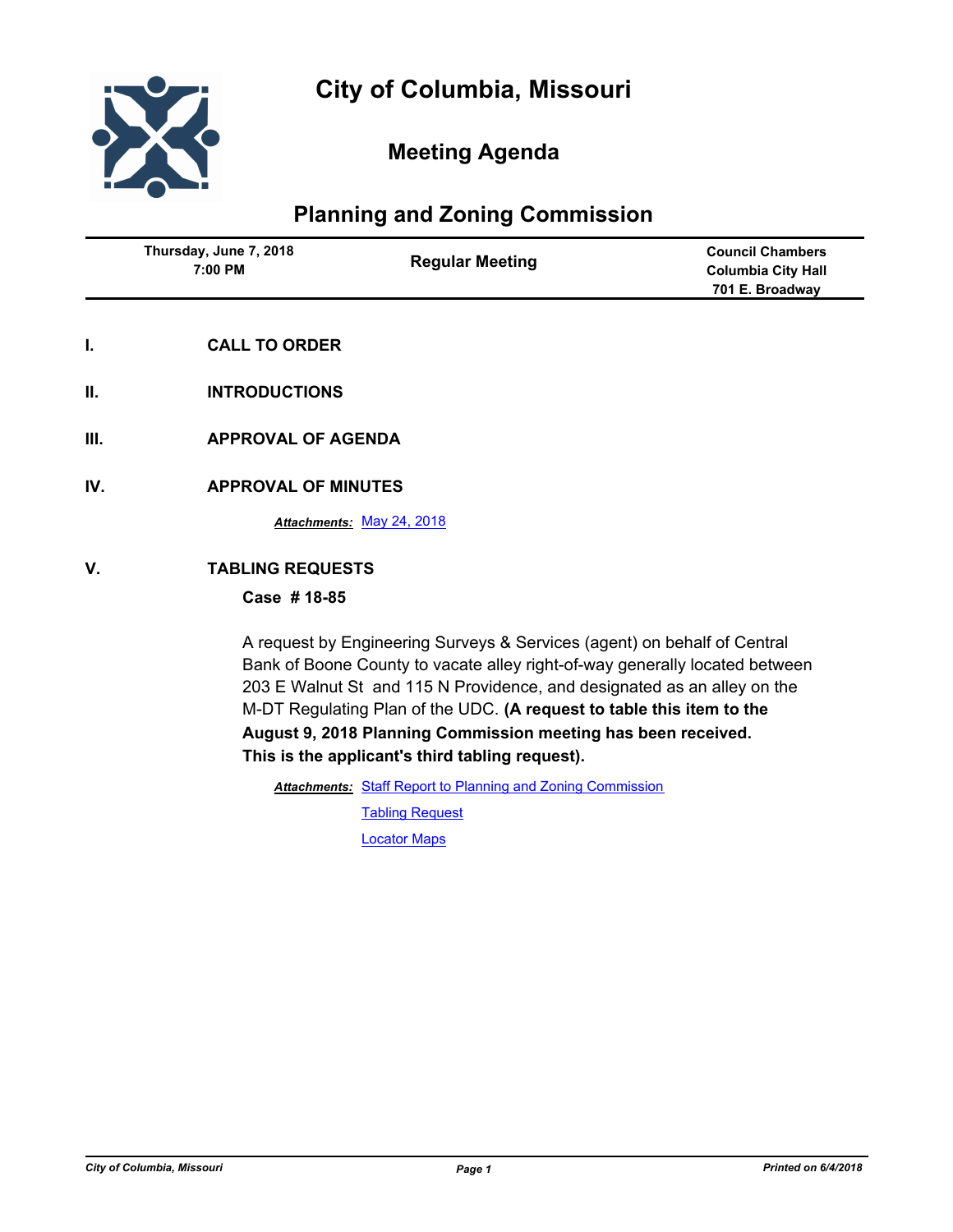#### **Case # 18-86**

A request by Engineering Surveys & Services (agent) on behalf of Central Bank of Boone County for the dedication of a street easement for a new alley on Lots 311 and 312 in the Original Town of Columbia, and generally located on the south side of Ash Street, approximately 130 feet west of Providence Road. The dedication is located within the M-DT Regulating Plan area of the UDC. **(A request to table this item to the August 9, 2018 Planning Commission meeting has been received. This is the applicant's third tabling request).**

Attachments: [Staff Report to Planning and Zoning Commission](http://gocolumbiamo.legistar.com/gateway.aspx?M=F&ID=3c8788d9-06c5-4b61-b8b0-a06c35219932.docx)

[Tabling Request](http://gocolumbiamo.legistar.com/gateway.aspx?M=F&ID=f1131497-3490-4660-af53-ec1661be198e.pdf)

[Locator maps](http://gocolumbiamo.legistar.com/gateway.aspx?M=F&ID=d531dfec-7697-4d87-aed7-89bc53c9ce1b.pdf)

# **VI. SUBDIVISIONS**

#### **Case # 18-108**

A request by Simon & Struemph Engineering (agent), on behalf of On Point Construction, LLC (owners), seeking approval of a 17-lot preliminary plat to be known as "Woodstrail Ridge". The 6.37-acre parcel located on the south side of Blue Ridge Road, south of terminus of Derby Ridge Drive. The property is zoned R-1 (One-Family Residential).

Attachments: [Staff Report to the Planning and Zoning Commission](http://gocolumbiamo.legistar.com/gateway.aspx?M=F&ID=cf226dc9-f6dc-465f-b866-2f5e4f12c095.docx) [Locator Maps](http://gocolumbiamo.legistar.com/gateway.aspx?M=F&ID=144d70d8-2413-4818-b53e-5305fb47f071.pdf) [Preliminary Plat](http://gocolumbiamo.legistar.com/gateway.aspx?M=F&ID=19acd35b-73e9-4049-97fc-556d3d240cb1.pdf)

# **VII. PUBLIC HEARINGS AND SUBDIVISIONS**

# **Case #18-105**

A request by Brush & Associates (agent) on behalf of James Harris (owner), seeking annexation and assignment of A (Agriculture) district zoning upon annexation for a 10-acre property located south of St. Charles Road and approximately 700 feet east of Dorado Drive. The owner is seeking annexation of the property in order to connect to City sewer services, and intends to combine this parcel with the adjacent lot to the north to create 1 single-family farm/home lot.

Attachments: [Staff Report to Planning and Zoning Commission](http://gocolumbiamo.legistar.com/gateway.aspx?M=F&ID=437532db-4296-4a27-8786-7163ffa01e2b.docx)

[Locator Maps](http://gocolumbiamo.legistar.com/gateway.aspx?M=F&ID=5d3b3f7f-f8b1-418c-8c67-0cceacdd9622.pdf)